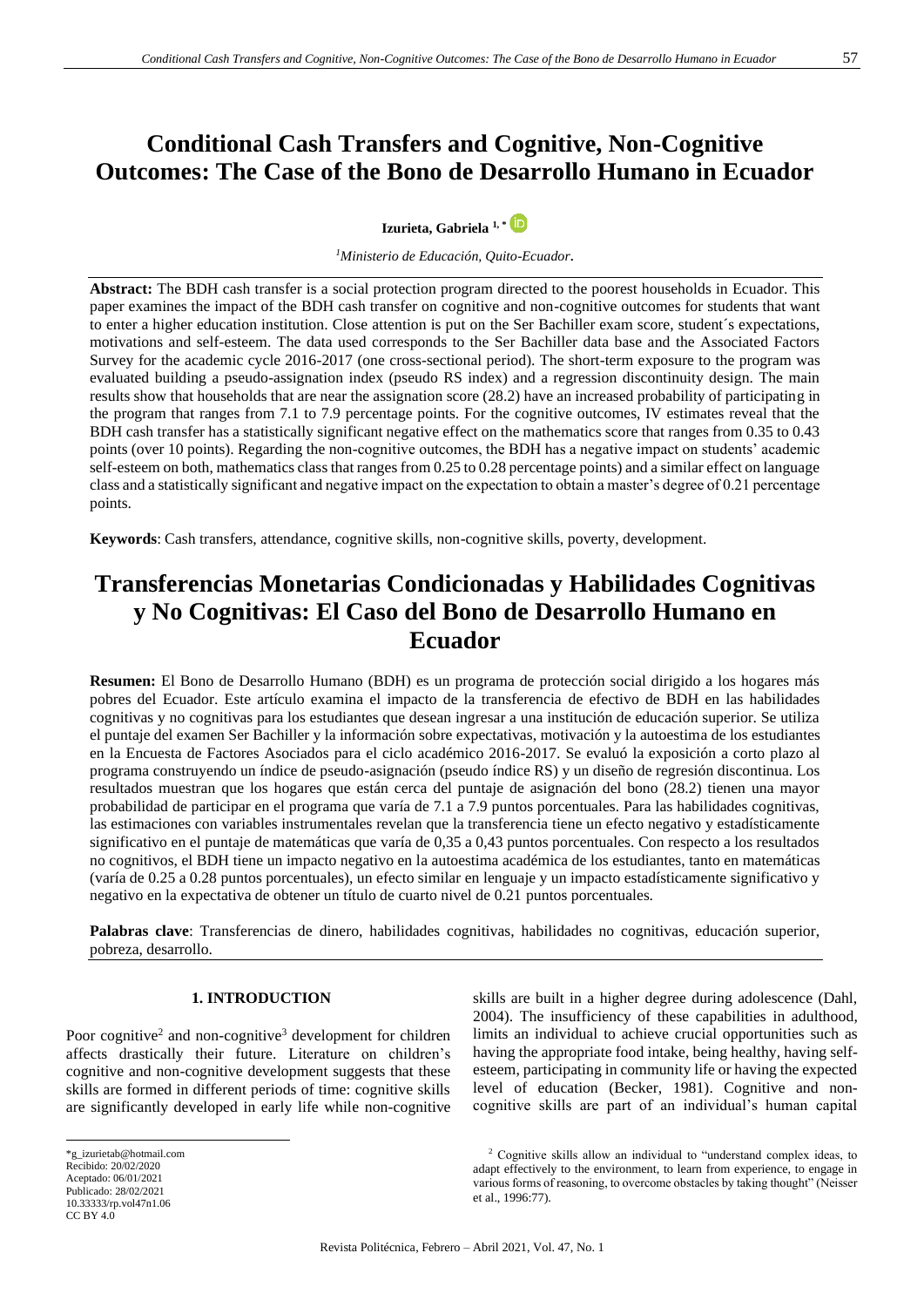(Pfeiffer and Karsten, 2008) and their development depends on the various forms of investments made to improve them throughout the time (human capital accumulation). In this context, Becker (1981) proposes a model for adult human capital and expected earnings:

$$
H_t = \Psi(x_{t-1}, s_{t-1}, E_t) \text{ with } \Psi_j > 0; j = x, s, E \tag{1}
$$

Equation (1) shows the human capital production function  $H_t$ and is integrated by endowments inherited from parents (E) and by parental expenditures on children's skills (x), health, learning, motivation and public expenditures on their development (s). In a more recent study, Conger (2007) explains that not only the economic side (expenditures and endowments) is important to individuals' development but also the non-economic characteristics such as parents' good health, cognitive abilities, persistence or reliability that motivate children.

Families with enough economic resources can face optimal investments for their children; however, disadvantaged households face financial constraints and depend highly on the amount of public expenditures. The economic pressure on families is also a problem. The complexity of tackling difficulties as unmet material needs (e.g. food and clothing), the incapacity to pay bills, the inability to distribute the available resources and having to cut necessary expenses (health insurance and medical care) has a psychological link with economic distress (Conger, 2007: 179). Furthermore, families that struggle to find additional resources cause that parents are not involved in their childrearing. The lack of attention to children's development causes that children grow up with inadequate health levels, low school involvement, inadequate cognitive development and poor socio-emotional development (Mani et al. 2013; Schady et al. 2014).

The mentioned aspects become determinant for children growing in impoverished environments.

In this sense, public policy programs for children in lowincome households are relevant policy interventions as they are effective in tackling childrearing problems by letting parents provide more attention to their children's development (Gershoff et. al, 2007; Wolf, Aber, & Morris, 2013). One of the most important social protection programs in this area is conditional cash transfers (CCT).

In theory, conditional cash transfers have the purpose of breaking the cycle of poverty and reducing inequality both, by redistributing resources and through the accumulation of human capital among poor households. These effects in poverty reduction happen in the short-term and long-term (Oosterbeek et al., 2008).

In the short-term CCT programs guarantee a minimum consumption level by providing an amount of money to disadvantaged families with the conditionalities of sending their children to schools and attending periodically health centers. The expected effect is increased school attendance

(Handa and Davis, 2006) and therefore dropout rates are expected to decrease. Additionally, more time learning at school is related with children's cognitive development (Yaqub 2002:1084). Furthermore, recent literature on behavioral economics points out that these programs are also associated with increased social skills, improved social behavior and better expectations about improvement of future life (Fernald et al. 2010; Handa et al. 2014; Attah et al. 2016).

In the long run, CCT programs are expected to accumulate human capital.

Combining the previous arguments, this study suggests the possibility that investing in poor households through money transfers may have positive effects on individuals' cognitive and non-cognitive development as well as positive effects on school attendance.

This study analyzes the impact of a cash transfer program in Ecuador on adolescents' cognitive and non-cognitive outcomes and school attendance. The focus on adolescents is important because it is considered that they have already developed some capabilities and are more conscious of the difference that the social aid makes on their families (Bettinger, 2010:20). Even though the transfer is a small monthly amount of \$50, past studies of this cash transfer evidence that it has effects on improving families' wellbeing. The novelty of this study is the data base used which belongs to the national exam to enter higher education and the survey that students must fill before taking it. Therefore, the study offers information for all the students that pursue higher education in Ecuador.

Most of the literature about these topics work with small samples and evaluate the effects of the transfer on outcomes related with the objectives of the cash transfer i.e. in-crease on household expenditure, increase on school attendance or increased use of health centers. Though they are highly important, the present analysis considers that cash transfers outcomes should be measured beyond the increase of school enrollment and family income. Considering that the final aim of these programs is human capital accumulation, the evaluation on cognitive outcomes is appropriate; furthermore, the inclusion of non-cognitive aspects is outstanding because they may be the factors that motivate an individual to stand out from poverty.

#### *1.1 Background*

Cash transfer programs are a development strategy in Latin America. The first countries that implemented them are Mexico (Oportunidades) and Brazil (Bolsa Familia) in the 90s. Since then, cash transfer programs have been adopted in most countries from Latin America as an antipoverty initiative.

In Ecuador, the cash transfer program is called the Bono de Desarrollo Humano (from now, BDH). This program aims to guarantee a minimum consumption level to improve households' living conditions and break the intergenerational

<sup>&</sup>lt;sup>3</sup> Non-cognitive skills are related with personality traits, patterns of thought, feelings and behavior (Borghans et al., 2008) such as preferences, motivation, sociability, emotional stability, cooperation, consistency of

interest, persistence, teamwork, risk aversion, self-control, decision making among others.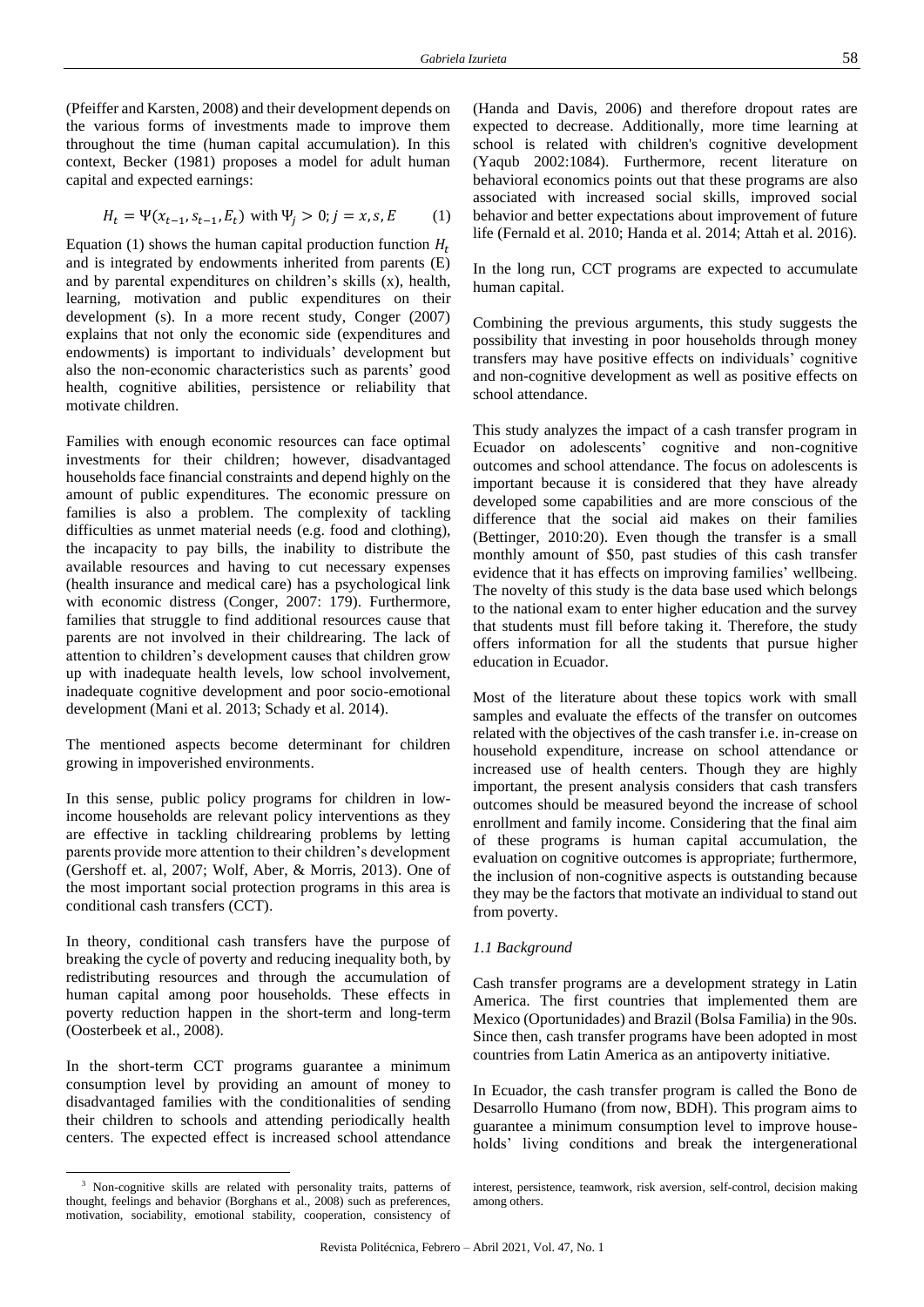transmission of poverty (Ministry of Economic and Social Inclusion, 2018). The BDH conditionalities are called "coresponsibilities" and they are sending children to school and visiting health centers periodically. They are publicized as mandatory (see https://www.inclusion.gob.ec/bono-dedesarrollo-humano1/) but there is not a standardized procedure for the verification of conditionalities or a mechanism of sanction in case of non-compliance, therefore they are "soft conditionalities" (Mideros and Gassmann, 2017, p. 10). However, there is evidence that some beneficiaries think they are being tracked (Martínez et al. 2017).

Research on educational outcomes demonstrates that the BDH has positive and significant results on children's school enrollment and attendance, that is, parents not only enroll their children in a school but they also make sure of sending them periodically. Schady and Araujo (2006) provide evidence on the basis of a randomized experiment of poor children in five provinces. They find a large and positive impact of the BDH on school attendance and a significant decrease in child work. Rosero and Martínez (2012) claim that the effect on school attendance is even bigger for households that take conditionalities as mandatory. In addition, Edmonds and Schady (2012) provide evidence that students from BDH families -aged between 6 and 17- reduce their involvement in economic activities because parents postpone their decision to send their children to work when they start receiving the transfer.

Claiming that the focus on enrollment and attendance is not enough to ensure that students are developing their human capital, Ponce and Bedi (2010) perform a short term study of the impact of the BDH on cognitive outcomes of students in second grade. They used the score of standardized test scores in mathematics and language to measure the program's effect, however, the authors found no significant impact. However, these results are too premature since the data was analyzed one year and a half after the program started in 2003 and they use a small sample of students on rural areas and the capital of the country which may cause biased results.

Paxson and Schady (2010) did a related research about the impact of the BDH program on children's development living in rural areas. The authors test two types of outcomes: cognitive skills and social development measured by the Behavior Problems Index. They collected data for six provinces (out of 22 provinces) in Ecuador and include measures of physical development, mother's physical and mental health. The findings show null results for the whole sample but there are important effects on the poorest children: they have better cognitive and behavioral outcomes compared with the children that do not receive the transfer. These findings encourage the idea that beneficiaries' children may grow in better conditions which in the long-term may be reflected in better educated adolescents with higher expectations about their future.

A more recent evaluation by Araujo et al. (2017) measures the effect of the BDH after 10 years of its implementation. They study the impact on school attainment, learning outcomes and employment status of young adults around 25 and 28 years old. What they found is that cognitive outcomes measured by total scores and language, math scores are not improved in the long term. There is a small effect of the transfer on school attendance and a positive effect for secondary school completion, specially for girls. Nonetheless, the BDH effect was null for the probability of attending a higher education institution or labor status.

Based on the empirical evidence on the effect of the BDH, particularly on educational outcomes, there is a need to show the effect of the program for older children. The positive results of the program in children opens the question about whether the effect is also positive in adolescents, an age group that is important because they have greater autonomy specially with respect to their education.

Beyond school attendance, this research focuses on cognitive and non-cognitive outcomes (which may be driving cognitive outcomes). This goes by the hand with the reform of the Ecuadorian education system in recent years focused on improving quality and effective learning of students which is an improvement of the previous process that was focused on educational coverage and the elimination of illiteracy (National Institute of Educative Evaluation 2016:9).

The first hypothesis is that the BDH has a positive effect on school attendance provided that the transfer has a coresponsibility with parents sending children to school. The second hypothesis is that there is a positive relationship between the cash transfer and cognitive outcomes because it becomes an incentive for them to develop their own human capital, therefore, they might effort more in school. The third hypothesis is that BDH has positive impacts on students' noncognitive outcomes because it is related with an improvement in family's emotional wellbeing by mitigating severe economic stress.

# *1.2 Empirical aspects: cash transfers and attendance, cognitive, non-cognitive effects*

There are important pieces of evidence that show how cash transfers, in addition to having effects on school attendance, are related to changes in cognitive and non-cognitive outcomes. When students attend school, dropout rates are expected to decrease, and more children will be able to complete education levels. Time spent learning and effort in school are important predictors of cognitive performance (Yaqub, 2002, p. 1084). Then, a higher education levels incentive the development of cognitive abilities and noncognitive abilities which is translated into higher productivity and improved social and economic conditions in the long term (Heckman et al., 2006, p. 8).

For instance, Duncan et al. (1994) demonstrate how a low family income is highly correlated with children's, between 0 and 5 years old, cognitive and non-cognitive development. They find that this relation dominates other variables commonly related to children's development such as maternal education, ethnicity and female headship. Furthermore, they find that poverty effects are cumulative, however, they claim that their results do not prove that increases in poor families' income improves child outcomes. Dahl and Lochner (2005)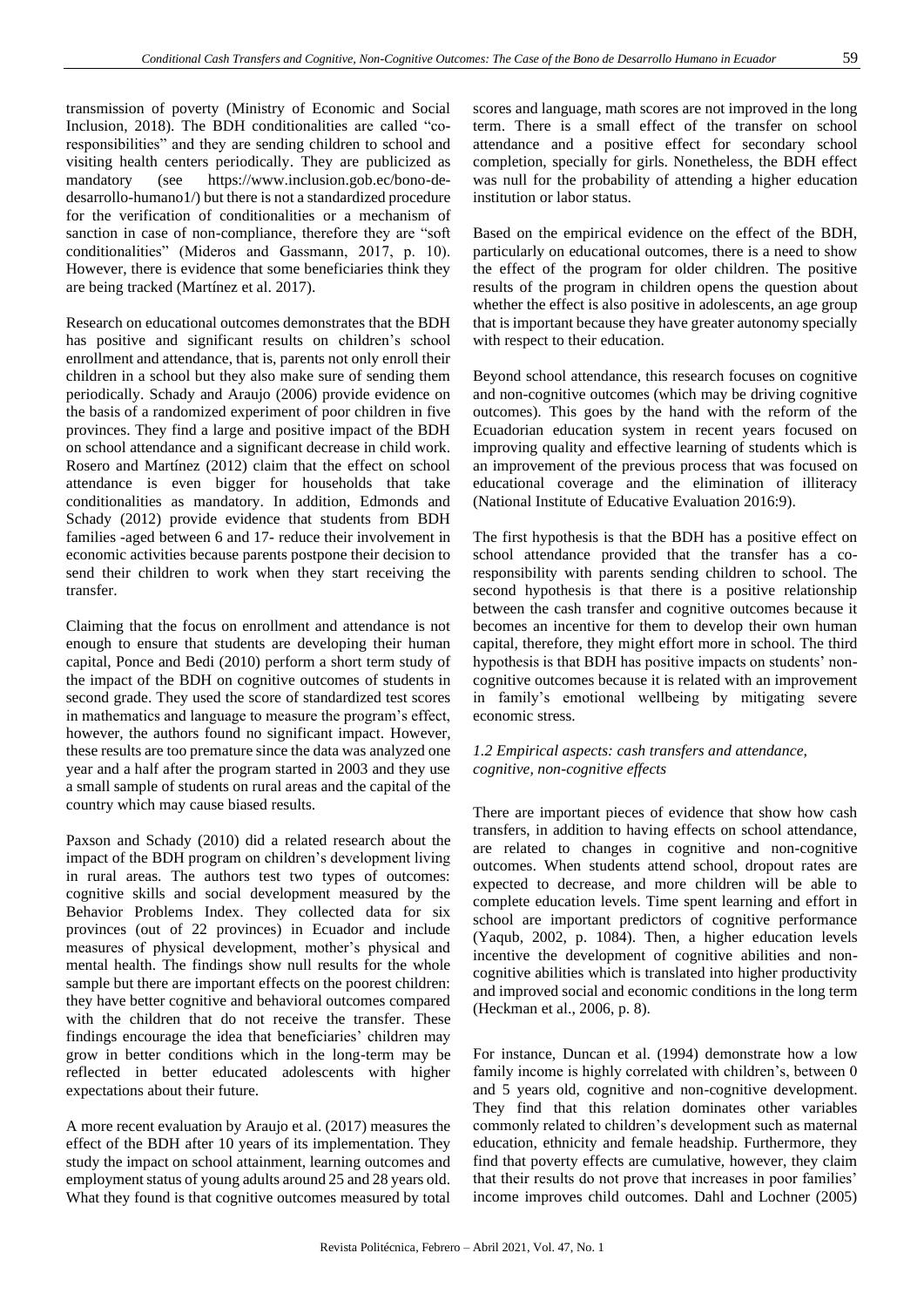prove this aspect. The authors focus on children between 8 and 14 years old and find evidence that increases in family income are associated with an effect on test scores (mathematics and reading) and behavioral measures which supports the idea that income transfers to poor families can help to boost their cognitive and non-cognitive development. Is this argument the case of cash transfers?

Gneezy et al. (2011) cash transfers work as extrinsic incentives to beneficiaries that are expected to give parents and additional effort to take children to school and give them a better education. This may to boost students' motivation. However, they argue that empirical evidence supports three main findings:

- 1. Extrinsic incentives increase attendance and enrollment.
- 2. They have mixed results on school achievement and effort (cognitive and non-cognitive outcomes).
- 3. Extrinsic incentives have varied effect for certain groups of students (e.g. children and adolescents).

In the case of conditional cash transfers, the first type of findings is an expected effect because the programs are nudging parents with the conditionality on attendance which is only a proof of the effective implementation of the programs (Handa and Davis 2006, p. 518). However, when the conditionality relies on educational outputs, as better school achievements (linked with the second type of findings), monetary incentives seem to be less effective compared with incentives conditioned on educational inputs (school attendance), because students find it hard to turn their efforts into success (it also depends on their ability and motivation) (see Gneezy et al., 2011; Bettinger, 2010). The studies discussed below reflect these three types of findings and are focused on differences between children and adolescents in terms of attendance, cognitive skills and non-cognitive skills.

Behrman et al. (2005) find interesting effects by age groups of the cash transfer *Progresa* in Mexico. When the authors disaggregate the data, they find that the program participation has a negative effect on grade repetition (a decrease) and a improved school progression for children that are 6 to 10 years old. On the other hand, for older children aged from 11 to 14, the program decreases the dropout rate and motivates school reentry for the ones who dropped school previously. A similar result was found by Angrist et al. (2006) who evaluate the impact of secondary school vouchers in Colombia. They followed up a group of students that applied for the transfer in two occasions. On average, they were 13 years old the first time and 17 years old the second time. The authors find that the students that won the voucher have higher graduation rates from high school which suggests that the program is an incentive specially for the students at risk of repeating a school year.

Baez and Camacho (2011) evaluate the long-term effect of the *Familias en Acción* conditional cash transfer in Colombia and find that that students that received the transfer for a longer time were more likely to graduate from high school (the probability is higher for girls and students in rural areas). However, students do not have higher scores. As the authors enlighten, the non-correlation between attendance and better school performance may be explained by the fact that if attendance increases then schools may get congested and then classrooms will be overcrowded. The attention that teachers provide to each student is affected and that can cause academic deficiencies. Other possible reason is that children in poverty conditions might feel less motivated and might have less capacity to improve their school performance.

Fernald et al. (2010) evaluate the effects of the Mexican cash transfer program *Oportunidades* on cognitive development, language ability and behavior problems. After 10 years of the program implementation, they did find a decrease in emotional problems, bad conduct and hyperactivity disorders. The study relates this finding to improvement in parents' mental health and the increase in family interactions caused by the reduction in economic stress. Additionally, they find evidence that the continuous receipt of the transfer is associated with higher verbal abilities, cognitive scores and reduced behavioral problems. This is closely associated with the improvement in psychological wellbeing of family members caused by the alleviation on feelings of financial strain and deprivation which was discussed on the previous section.

Results on non-cognitive outcomes are varied. The same cash transfer program *Oportunidades* was evaluated by Ozzer et al. (2009) with a quasi-experimental evaluation in children's behavior between 4 and 5 years old. They conducted a survey about children behavior problems on mothers and find a 10% decrease in aggressive/oppositional symptoms and no effect in anxiety/depressive symptoms. Another example is the study by Handa et al. (2014). The authors analyze the impact of a Kenyan cash transfer that encourages school retention of children. Specifically, they evaluate inter-temporal choices, risk aversion, quality of life, future well-being (in one, three and five years) and subjective future risk assessment (likelihood of a certain event would happen in the near future). Although the authors did not find effects of the program for the first two outcomes, they found that the cash transfer has positive effects on beneficiaries' expectations about their life's improvement in the future. They also found that beneficiaries feel happier and more positive about their future and their quality of life, an important impact related with their selfacceptance, environmental mastery and overall, with their selfefficacy.

Attah et al. (2016) provide evidence of how a cash transfer program can have effect on beneficiaries' well-being. They assess the impact of cash transfers in Kenya, Ghana, Zimbabwe and Lesotho with a mixed method evaluation on beneficiaries' psychological wellbeing (framed by the theory of Ryff and Singer, 1996). What the authors find is the presence of a self-reinforcing cycle that parts from the cash transfer and is followed by increased self-esteem, social integration, interactions and development outcomes that boost their self-efficacy. For instance, they bring to light that children (aged 6 to 17) value the fact that they were able to use clean clothing, to pay school fees and study material which allowed them to increase their self-acceptance. They found that cash transfers influenced the improvement relations with teachers and classmates (diminished stigma from teachers), their autonomy increased because their performance only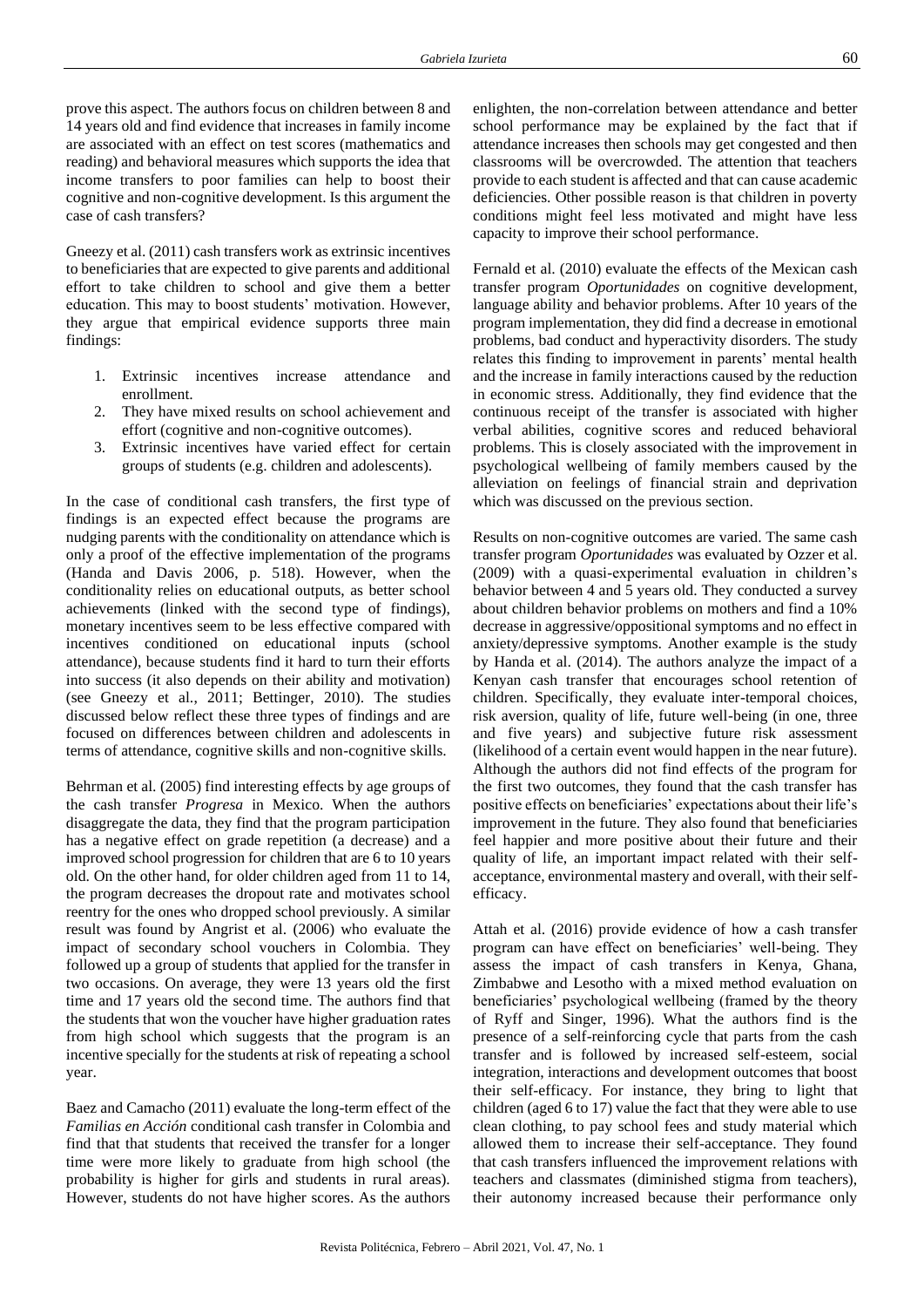depended on their hard work and no other economic concerns which helped them to master over their environment. School performance was evidenced in Kenya derived from these results; while in Ghana, Zimbabwe and Lesotho the cash transfer gave them hope about improving their condition and beneficiaries were more self-reliant. It also helped them to be active participants in social life (self-acceptance) and the confidence to cope with their reality.

### **2. METHODOLOGICAL APPROACH**

This research aims at assessing the impact of the BDH cash transfer on students' cognitive and non-cognitive outcomes. To achieve this objective, I used the database of the National Higher Education Exam Ser Bachiller for the year 2017 (one cross section). This database contains information on students' general characteristics such as sex, geographic area, type of school they attended, their exam score and the students' answers on the AFS. In addition, it contains information about living conditions which was used to build the RS score (assignation rule). This analysis used the latest assignation rule in 2013 (28.2).

It was necessary to verify that the parents of the students are the ones that received the transfer and no other family member such as grandparents, aunts, uncles or the student itself. For this end, two filters were applied. The first filter was used for the variable that indicates who is the head of the household. The selected cases were when the students declared that the head of the household is either his/her mother or his/her father. The second filter was used for the variable that indicates whether the students have children of their own: the students that declared to have children or are expecting one were excluded to guarantee that the student is not the one receiving the transfer. This is also an approach to isolate the effect of the cash transfer from beneficiary parents to their children. The last filter is the students that reported to be from 15 years old to 19 years old; birth dates that are considered valid.

The selected students are only Ecuadorians who took the exam for the first time and have a score. With these specifications, the Ser Bachiller data base has 92.367 students, however, the number of observations changes depending on how many students answered each of the questions that were used. For instance, there are groups of questions that had more than 50% of missing values.

The cognitive and non-cognitive outcomes used in the analysis come from the Ser Bachiller exam score and the AFS for the year 2017.

#### *2.1 Cognitive skills: Ser Bachiller exam score*

The cognitive outcomes measured used the Ser Bachiller standardized exam results. The general score assigned for these outcomes ranges from 0 to 10 and it is equivalent to the official score that ranges from 0 to 1000. The other four specific scores include the basic knowledge domains: mathematical domain, linguistic domain, scientific domain and social domain.

#### *2.2 Non-cognitive skills: AFS*

One of the challenges of this analysis was the non-cognitive measurement. Previous studies examining the relationship between non-cognitive skills and children's development use indicators that are already part of previously defined and validated scale. For instance, the Ryff and Singer (1996) wellbeing theory was used to describe changes in children's behavior when their parents receive the cash transfer. This wellbeing theory has its own validated scale constructed with specific groups of questions that were tested to reflect each dimension. The pitfall of applying this approach is that the questions on the AFS are not the same to the official questionnaire used to build Ryff's wellbeing scale. The questions in the AFS were not developed to measure a previously defined non-cognitive construct. Instead, they were developed to contextualize the characteristics that are important for students' development and are related to their cognitive achievements.

A relatively straight forward option was used. The variables were selected based on a literature review about non-cognitive skills. Three dimensions were selected: self-efficacy, academic self-esteem and expectations about higher education because they are more related with the type of questions on the survey and all of them are a possible effect of the cash transfer.

The indicator for the self-efficacy dimension comes from the response on the self-reflection of the student to the question: "I always feel that the acquired knowledge motivates me to investigate more, develop new ideas and put them into practice". This question is important because it captures the perception of the students about their non-cognitive capacity.

For the second dimension, the academic self-esteem, a relatively straight forward approach was followed to identify the indicators. In this case, the indicators selected were the response to the statements "I consider I am an excellent student in X class". For the third dimension on expectations, the variable selected is part of the sub-level of "Higher Education Expectations" on the survey where students reflect on the maximum level of studies that they expect to achieve. For this question the options were: 1) I don´t know, 2) Baccalaureate, 3) Technical or Technological, 4) Superior or Third level (University), 5) Postgraduate: master's degree and 6) Postgraduate: doctorate. The level chosen is master's degree because it is the level after the level they are applying with the exam (third level). In total there are six non-cognitive outcomes.

The limitation of the approach used to measure the noncognitive outcomes is that it is possible to infer conclusions only for the relation of each specific variable and the cash transfer i.e. it was complex to build a condensed non-cognitive index. Another potential limitation is that a technical variable selection approach was not used. The selected variables are of interest considering the theoretical review although it could be that there are other questions that best describe certain noncognitive dimensions. Finally, the number of non-cognitive outcomes is a disadvantage for a deeper analysis for each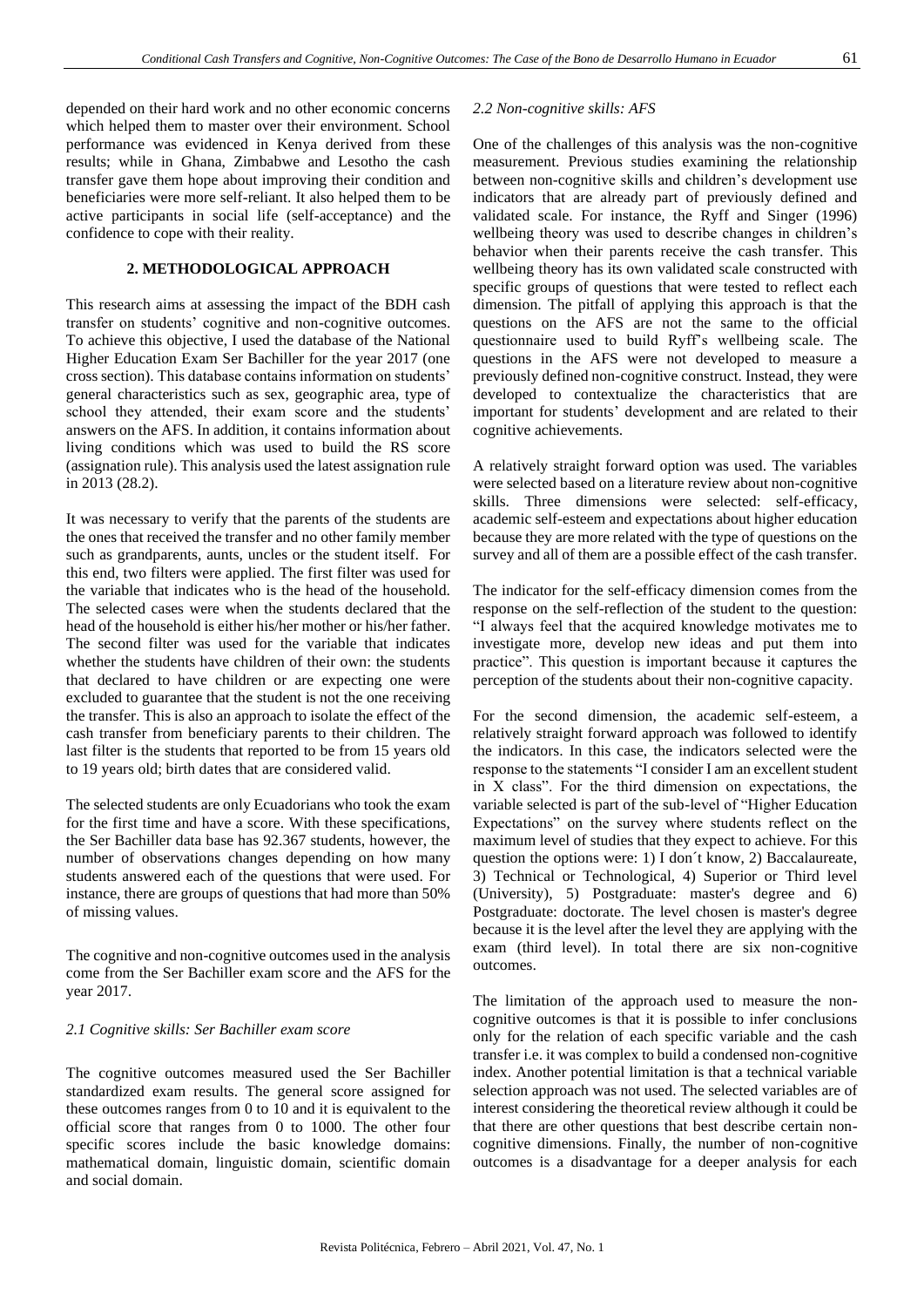Nevertheless, the weaknesses of this analysis are also its strength considering that the survey has many different variables that provide interesting information. The possibility to measure the impact for some of them is an opportunity to distinguish effects of the transfer on specific topics. School attendance

## *2.3 School attendance*

The variable for school attendance was approximated from the survey information. On the section of students' characteristics, the students are asked to select the frequency with which they miss classes for a complete day during the last month of classes. The response options are: 5 or more times, 3 to 4 times, 2 to 3 times 1 to 2 times and never. To compute the school attendance, only the last option was considered to build a binary variable where 1 is assigned for the students that answered that they are never absent and 0 otherwise.

#### *2.4 RS replication: the pseudo-RS index*

Participation in the BDH program is linked to the RS index that is generated from the information in the National Social Registry. For this analysis, I created a pseudo-RS index with the available variables in the Ser Bachiller database and assigned a score to each student.

The original RS index was created with 34 welfare variables. The available database allowed the replication of 21 variables which were assigned with the original weights and constructed the total RS as a summation of them as is denoted by equation (2):

$$
RS = \alpha + \sum_{i=1}^{21} \beta_i X_i \tag{2}
$$

Where *α* is a constant term (known from the methodology), *β* are the original weights and *X* are the set of replicated variables. This assured that the pseudo-RS index that was built approximate as possible to the original index.

#### *2.5 Effect estimation: RDD*

Considering the program design, a simple OLS to compare beneficiaries and non-beneficiaries would yield biased estimates effect: not all the beneficiaries' characteristics are the same, a condition necessary to detect the effect of the BDH. Even if the sample is filtered for those around the threshold, OLS estimates do not consider the endogeneity that arises with program selection and the change on the probability of being treated. The RDD approach approximates a randomized experiment for those around the threshold which is a more sensitive method to stablish a causal impact of the program.

This section outlines the assumptions necessary to use a regression discontinuity design (RDD). The principal assumption is the "no manipulation" of the treatment assignment rule which means that the households that receive

the transfer must not be able to select themselves into the program. If this condition is not met, then it implies that there is not a random selection component around the threshold and the regression discontinuity design would be the wrong approach. However, it is not possible that households that receive the transfer are able to perfectly manipulate their score.

First, beneficiaries do not have knowledge about which variables are used to build the RS score and neither the weights that each variable has. Second, even though they may know the cutoff score (which is highly unlikely), they do not know their own score. In a practical sense, it is not possible that beneficiaries can modify their RS score so that they can receive the transfer. Additionally, it can be noticed that the RS score density plot in Figure 1 does not show any visible discontinuity around the cutoff score (red line); the RS density is very similar to the normal density plot. For instance, if beneficiaries could be able to select themselves into the program then there would be grouping around the red line.



**Figure 1.** RS score density plot

In addition, the use of the regression discontinuity approach requires that the probability of receiving the BDH conditional on the RS score changes discontinuously at the threshold (28.2). Figure 2 displays two aspects. First, there is a discontinuity on the probability of treatment (to receive the BDH) at the cutoff score and that second, the treatment assignment rule is not perfect, which generates a non-linear relation between the RS score of each student and the actual treatment status (whether they receive or not the transfer).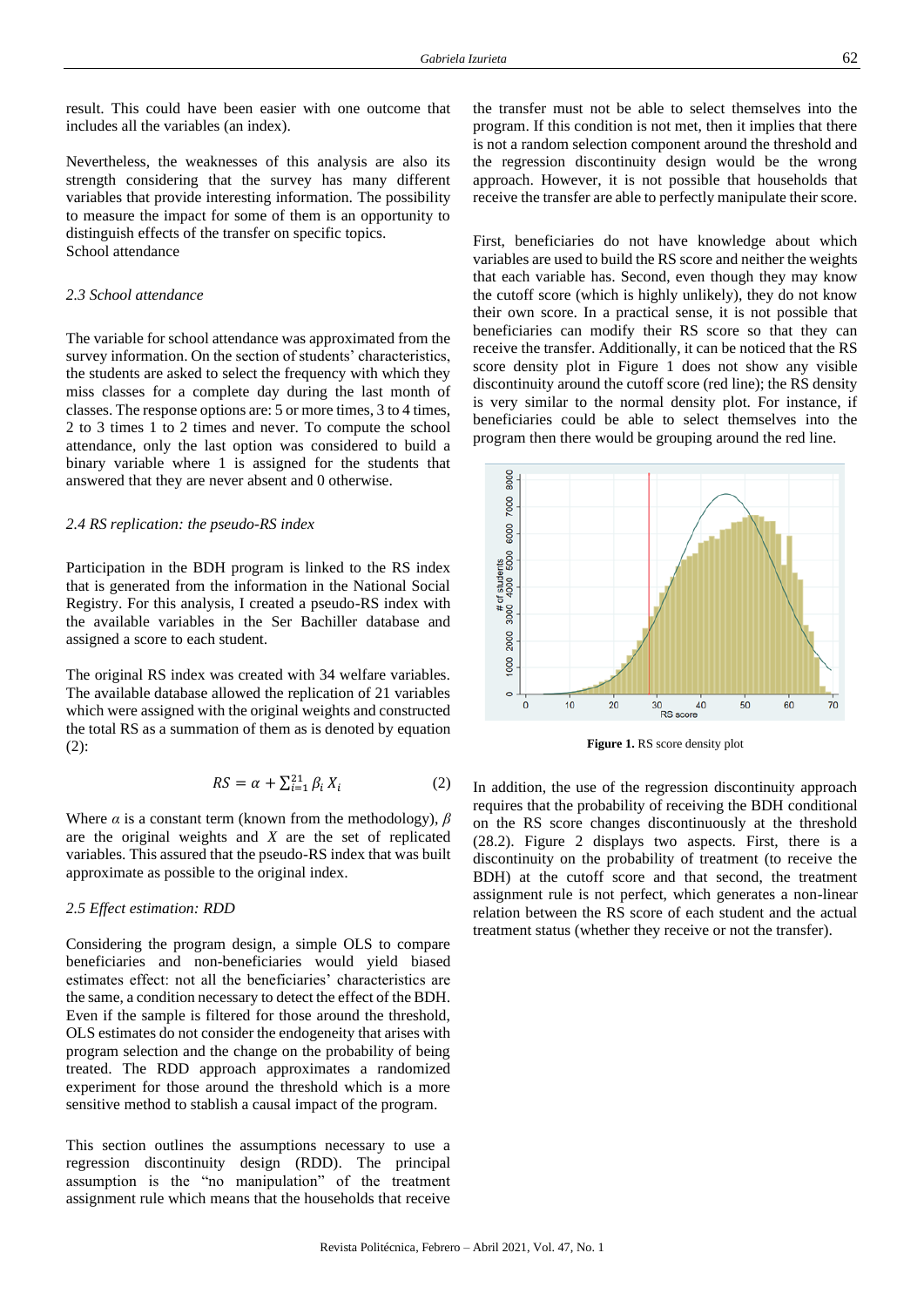

**Figure 2.** Relation between treatment and RS index

Previous studies have demonstrated that the BDH has targeting problems, just like any other cash transfer program. There are eligible households that do not receive the transfer (exclusion mistargeting) and not eligible households that are receiving the transfer (inclusion mistargeting). For instance, Rinehart and McGuire (2017) evaluate the BDH using the Living Conditions Survey (ECV) to measure these targeting problems. Out of the 11.410 BDH beneficiaries (household level) in the survey, 35% of them are part of the inclusion mistargeting while the exclusion mistargeting affected 35% of the eligible population. Table 1 shows the statistics for this analysis. Out of 92.367 beneficiaries, the 74% of them are part of the inclusion mistargeting whereas from the nonbeneficiaries the 6% should receive the BDH.

**Table 1.** Treatment status according to RS index

|                      | More than 28.2 | Less than 28.2 | Total  |
|----------------------|----------------|----------------|--------|
| Non-                 | 76087          | 4945           | 81032  |
| beneficiaries        | 94%            | 6%             | 100%   |
| <b>Beneficiaries</b> | 8351           | 2984           | 11.335 |
|                      | 74%            | 26%            | 100%   |
| Total                | 84438          | 7929           | 92367  |

Continuing with the empirical approach, the regression discontinuity is a good method to study the groups that are surrounding the cutoff line in 28.2. Students that are close to the cut off score are supposed to be comparable considering that they have the same characteristics and their only difference is that one group receives the treatment and the other does not. This can be evidenced on Table 2 where I use a difference in means test to check if the selected observable characteristics are statistically different between beneficiaries and non-beneficiaries adding three types of subsamples that are  $\pm 1$ ,  $\pm 2$  and  $\pm 3$  points around the cut off score. Only two of them present significant differences (area and number of household members) whereas the others are not statistically different from each other (the subsamples are balanced).

**Table 2** Descriptive statistics for selected variables around cutoff (28.2)

|                     | <b>Difference</b> | <b>Difference</b> | <b>Difference</b> |
|---------------------|-------------------|-------------------|-------------------|
|                     | Cutoff $\pm 1$    | Cutoff $\pm 2$    | Cutoff $\pm 3$    |
| Female student      | $-0.042*$         | $-0.014$          | $-0.014$          |
|                     | (0.02)            | (0.02)            | (0.01)            |
| Area                | $0.167***$        | $0.138***$        | $0.126***$        |
|                     | (0.02)            | (0.01)            | (0.01)            |
| Number of household |                   |                   |                   |
| members             | $-0.111***$       | $-0.100***$       | $-0,100***$       |
|                     | (0.03)            | (0.02)            | (0.02)            |
| Illiterate mother   | 0,013             | 0,006             | 0,003             |
|                     | (0.01)            | (0.01)            | (0.01)            |
| ISEC (Socioeconomic |                   |                   |                   |
| index)              | $-0.01$           | 0.009             | 0.016             |
|                     | (0,02)            | (0.01)            | (0.01)            |
| N                   | 2793              | 5435              | 8276              |

This means that the assignation rule to the treatment (BDH) works as a randomized experiment near the cut off score.

The clear jump on the probability of treatment and the nonlinearity of the assignation rule require a fuzzy regression discontinuity design<sup>4</sup> (RDD). The fuzzy design exploits the discontinuity on the probability of being treated by using it as an instrument to explain the treatment status. Fuzzy RDD estimation strategy is a two-stage least squares regression analysis (2SLS). Additionally, to test the causal effect of the BDH program, following Hahn, Todd, and van der Klaauw (2001), I estimated the treatment effect with an instrumental variable (IV) setup:

IV-First stage:  
\n
$$
D_i = \alpha_0 + \alpha T_i + \alpha_{RS} f(RS_i) + \alpha_x X_i + w_i
$$
\n(3)

IV-Second stage:  
\n
$$
Y_i = \beta_0 + \beta D_i + \beta_{RS} f(RS_i) + \beta_x X_i + u_i
$$
\n(4)

Reduced form:

$$
Y_i = \theta_0 + \theta T_i + \theta_{RS} f(RS_i) + \theta_x X_i + \nu_i \tag{5}
$$

For equations 3 to 5,  $Y_i$  is the outcome variable,  $X_i$  is a vector of individual, household and educational characteristics and  $w_i$ ,  $u_i$  and  $v_i$  random error terms.  $T_i$  is the instrument and it based on the decision rule for the BDH assignation: it takes the value of 1 for those scoring below the cutoff in the RS index (28.2) and the value of 0 for those scoring above the cutoff.

By estimating (5), the endogenous treatment status  $D_i$  is instrumented by the cutoff  $T_i$ , conditional on the polynomial of RS. Equation (5) is the regression of the outcome variable  $Y_i$  on the instrument  $T_i$ . The fuzzy IV-RDD estimator is  $\beta$  is obtained as the ratio of the reduced form coefficient of the instrument on the instrument estimated on the first stage (Angrist and Pischke, 2014:229).

The non-linearity of the assignation rule observed in Figure 2 requires a fuzzy RDD where the probability functions f(RS) can be approximated by pth-order polynomials (Angrist and Pischke, 2008).

The RDD strategy has some pitfalls that are worth to be mentioned. First, RDD assumes that the functional relation

<sup>&</sup>lt;sup>4</sup> In the Fuzzy RDD the probability of being treated does not changes from zero to one at the cutoff point (Imbens & Lemieux 2007).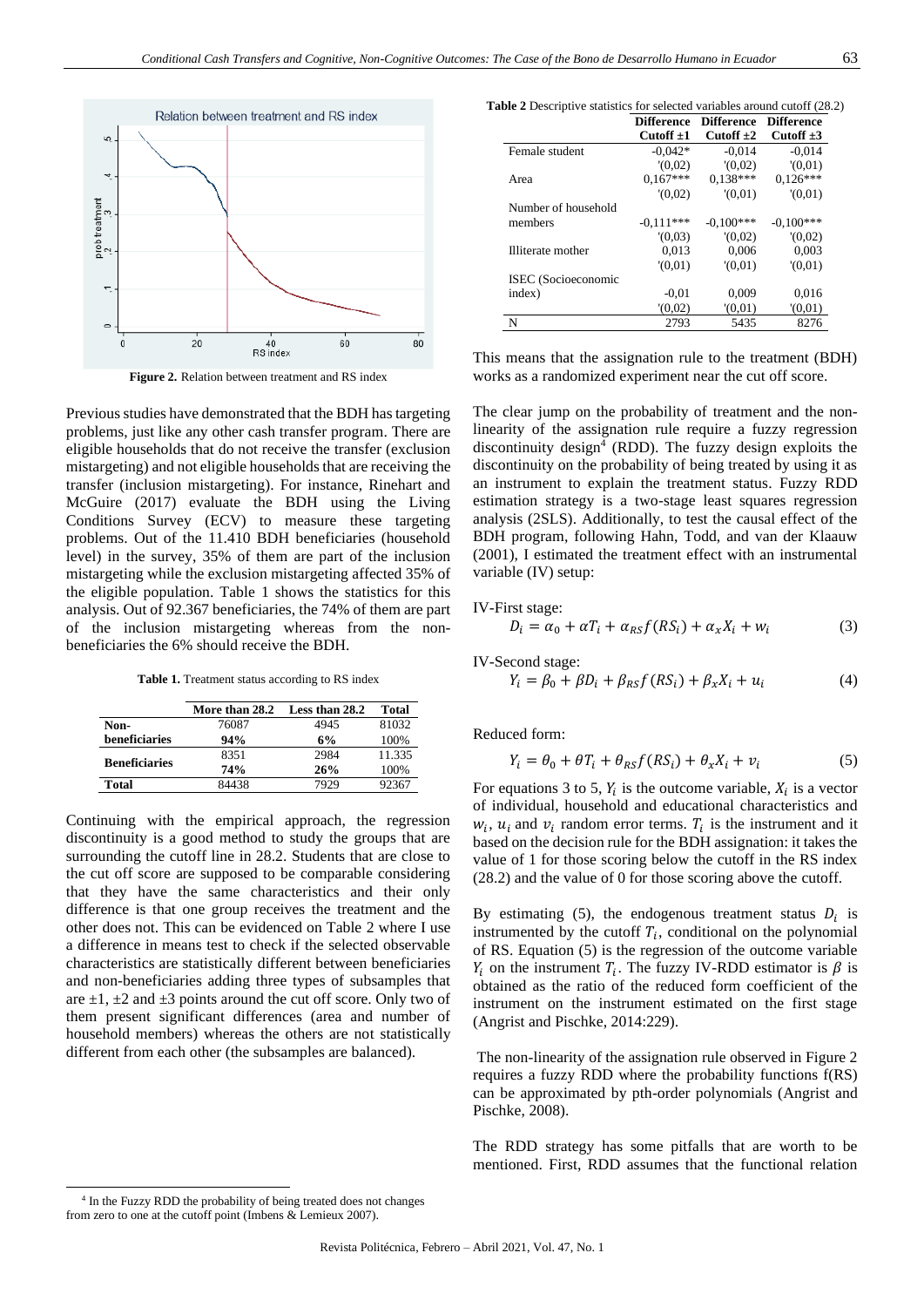between the outcome variable and treatment variable is known. If this relation is mis-specified, then the resulting estimates may be biased Ponce and Bedi (2010). Second, the resulting estimations are valid for the individuals that are around the cutoff line. It is not possible to generalize the results for all the individuals in the distribution.

Instead, an alternative approach that can be used is a difference in difference strategy but for that it is necessary to have data for one or more periods. However, the available information and the existence of the assignation rule permit to assume that the individuals around the cutoff line are randomized which is what is desired by an impact evaluation methodology

#### **3. RESULTS**

Two different specifications were used: specification 1 (column 1 in tables) includes the variables female student, household's geographic location (urban or rural) and the RS polynomial., Specification 2 (column 2) ads variables about the type of school (public or private) and the time spent traveling to school in minutes (between 15 and 30 minutes, between 31 minutes and 1 hour or more than one hour), the number of household members and the mother's education (basic general education, baccalaureate-technical or higher level).

#### *5.1 Regression discontinuity estimates*

Program participation is not random, and it is based on the RS index. This index was used to build a binary instrumental variable where 1 is assigned to the students which living conditions are below the allocation threshold and 0 if their score is above the threshold.

The first stage includes this instrument variable and provides the treatment effect (program participation) in the presence of the fuzzy discontinuity observed in Figure 2. Table 6 shows the estimates for equation (4). The difference in the number of observations for each specification is explained because of the non-response for some variables included in the specifications.

| <b>Table 3.</b> RDD first stage (summary)                    |            |            |  |  |  |
|--------------------------------------------------------------|------------|------------|--|--|--|
| <b>Specification 2</b><br><b>Specification 1</b><br>Variable |            |            |  |  |  |
| Below cutoff point<br>of $28.2 (Z)$                          | $0.086***$ | $0.075***$ |  |  |  |
|                                                              | (0.01)     | (0.01)     |  |  |  |
| N                                                            | 92367      | 92028      |  |  |  |
| $\mathbb{R}^2$                                               | 0.084      | 0.093      |  |  |  |
| F-Statistic on<br>excluded instrument                        | 86.85***   | $65.12***$ |  |  |  |

There is a significant effect of the instrumental variable on program participation. Students from households that have a score equal or lower than 28.2 have an increased probability of participating in the program that ranges from 7.5 to 8.6 percentage points. The F-statistic from the excluded instrument is statistically significant indicating that there is a relationship between participation in the BDH and the assignment rule.

The instrumental variable estimates the effect of the BDH on attendance, cognitive outcomes and non-cognitive outcomes are in Tables 7, 8 and 9 respectively. Considering that there are mis-targeting inclusion problems (non-eligible households that receive the transfer) and mis-targeting exclusion problems (eligible households that do not receive the transfer), the effect is computed in the second stage as a ratio with the first stageequation (3). In the case of the attendance outcome, the BDH program has a significant and positive effect on students' attendance of about 0.40 percentage points.

**Table 4.** RDD second stage: IV estimates for attendance (summary)

|                    | <b>Attendance</b> | <b>Attendance</b> |
|--------------------|-------------------|-------------------|
| <b>BDH</b> student | $0.405***$        | $0.400***$        |
|                    | (0.14)            | (0.14)            |
|                    | 92021             | 91865             |
| $\mathbf{p}^2$     |                   |                   |

Then, the effect of the BDH program over the global score ranges from -0.34 to -0.35, significant effect at the 10% level of confidence. For the specific scores, the BDH has a negative and significant effect at the 10% level on the mathematics score that ranges from -0.37 to -0.44 points.

The effect of the BDH on sciences score is also negative significant at the 5% level of -0.49 points for specification 1 and -0.54 points for specification 2 (significant at the 10% level). The program effect for language, sciences and social studies scores is negative and non-significant.

**Table 5.** RDD second stage: IV estimates for cognitive outcomes (summary)

|                    | <b>Global Score</b> | <b>Global Score</b> |
|--------------------|---------------------|---------------------|
|                    |                     |                     |
| <b>BDH</b> student | $-0.343+$           | $-0.352+$           |
|                    | (0.18)              | (0.21)              |
| N                  | 92367               | 92028               |
| $\mathbb{R}^2$     | 0.081               | 0.109               |

**Panel B**

**Panel A**

|                | <b>Mathematics</b> | <b>Mathematics</b> | Language | Language |
|----------------|--------------------|--------------------|----------|----------|
|                |                    | 21                 |          |          |
| <b>BDH</b>     | $-0.373+$          | $-0.440+$          | $-0.309$ | $-0.243$ |
| student        | (0.20)             | (0.24)             | (0.23)   | (0.26)   |
|                | 92367              | 92028              | 92367    | 92028    |
| $\mathbb{R}^2$ | 0.061              | 0.076              | 0.084    | በ 111    |

|                | <b>Sciences</b><br>7D) | <b>Sciences</b><br>2) | Social<br><b>Studies</b> | Social<br><b>Studies</b><br>2 |
|----------------|------------------------|-----------------------|--------------------------|-------------------------------|
| <b>BDH</b>     | $-0.488*$              | $-0.536+$             | $-0.199$                 | $-0.186$                      |
| student        | (0.24)                 | (0.28)                | (0.23)                   | (0.27)                        |
| N              | 92367                  | 92028                 | 92367                    | 92028                         |
| $\mathbb{R}^2$ | 0.040                  | 0.055                 | 0.046                    | 0.066                         |

In the case of non-cognitive outcomes, Table 9 shows that the effect of the BDH is small and positive for the motivation specifications, but they are not significant. Similarly, the BDH has a nonsignificant effect on the expected level of studies (master program).

The program has a negative and significant effect at the 5% level for the academic self-esteem on mathematics class that ranges from -0.23 to -0.26 percentage points. For the academic self-esteem on language class the effect is higher: negative and significant at the 5% level of confidence and ranges from -0.29 to -0.33 percentage points. The effects for the academic self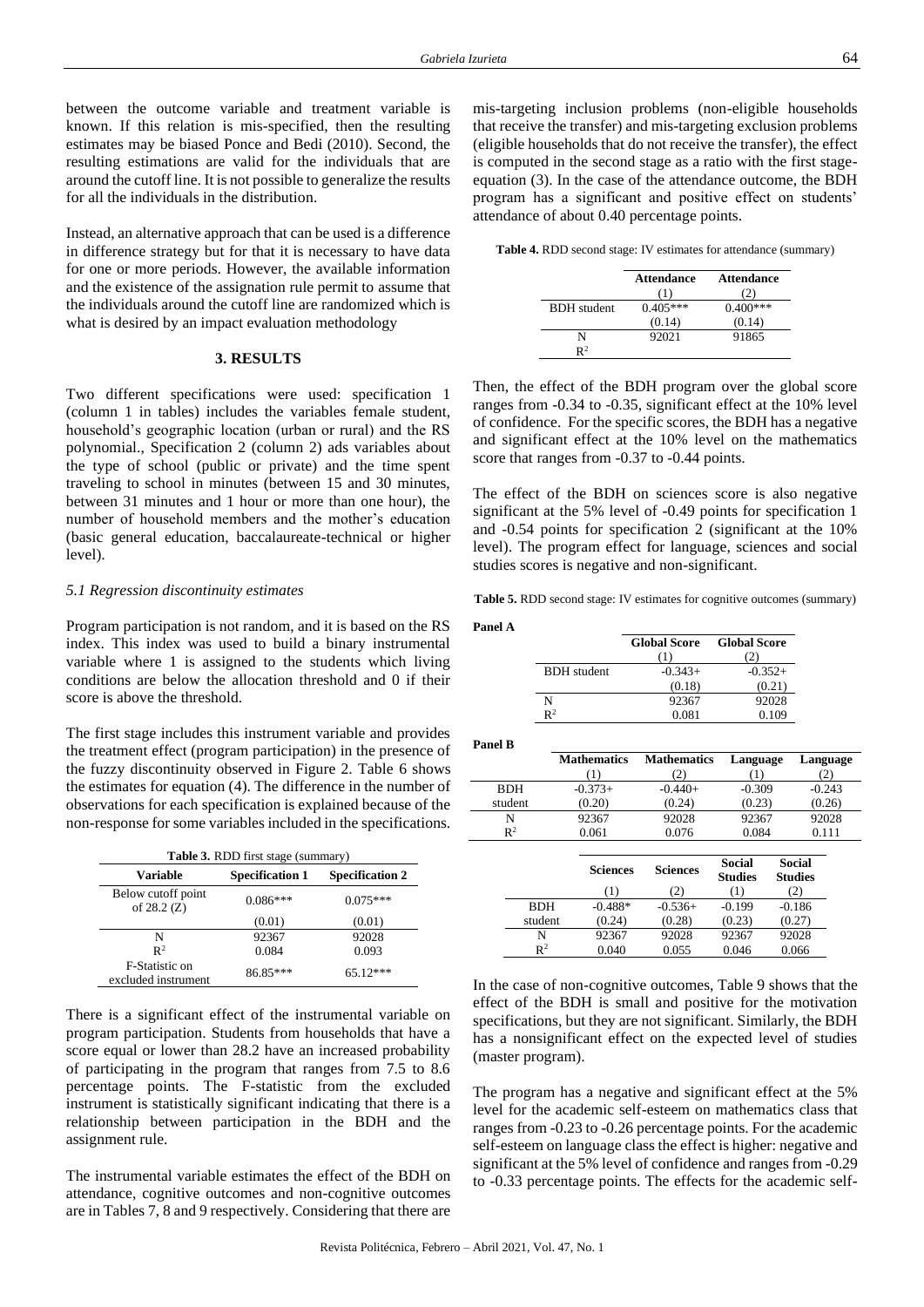esteem on sciences class and social studies class are not significant.

**Table 6**. RDD second stage: IV estimates for non-cognitive outcomes (summary) **P**<sub>2</sub>

| aneı A                |                   |                   |                          |                          |
|-----------------------|-------------------|-------------------|--------------------------|--------------------------|
|                       | <b>Motivation</b> | <b>Motivation</b> | <b>Expected</b><br>Level | <b>Expected</b><br>Level |
|                       | (1)               | (2)               | (1)                      |                          |
| <b>BDH</b><br>student | 0.064             | 0.056             | $-0.187$                 | $-0.193$                 |
|                       | (0.14)            | (0.14)            | (0.12)                   | (0.12)                   |
| N                     | 91592             | 91427             | 92148                    | 91999                    |
| $\mathsf{R}^2$        | 0.016             | 0.017             |                          |                          |

**Panel B**

|                | Esteem-<br>Math<br>(1) | Esteem-<br>Math<br>-2, | Esteem-<br>Lang<br>€D. | Esteem-<br>Lang |
|----------------|------------------------|------------------------|------------------------|-----------------|
| <b>BDH</b>     | $-0.228*$              | $-0.258*$              | $-0.294*$              | $-0.327*$       |
| student        | (0.10)                 | (0.10)                 | (0.13)                 | (0.14)          |
| N              | 46162                  | 46071                  | 46153                  | 46062           |
| $\mathbf{R}^2$ |                        |                        |                        | ٠               |

|            | Esteem-<br>Sci<br>(1) | <b>Esteem-</b><br>Sci<br>(2) | Esteem-<br>Soc<br>(1) | Esteem-<br>Soc<br>(2) |
|------------|-----------------------|------------------------------|-----------------------|-----------------------|
| <b>BDH</b> | 0.051                 | 0.047                        | $-0.127$              | $-0.141$              |
| student    | (0.11)                | (0.12)                       | (0.13)                | (0.14)                |
| N          | 46162                 | 46069                        | 46166                 | 46074                 |
| $R^2$      | 0.004                 | 0.010                        | ٠                     |                       |

## **6. DISCUSSION**

The BDH cash transfer has varied results among attendance, cognitive and non-cognitive outcomes. By exploiting the program's design and using an RDD strategy, the study shows that the BDH has a positive impact on beneficiaries' attendance which gives continuity to the group of findings of the positive impact of the program on children's school attendance (Schady and Araujo, 2006; Rosero and Martínez, 2012). This effect also fits into the first type of findings that Gneezy et al. (2011) distinguished for conditional cash transfers. On the other hand, the BDH has a negative impact on the general score amongst those close to the program eligibility threshold. It may be that the BDH only retains lowperformance students that would have dropped school if they would not be receiving the transfer as it was evidenced by Araujo et al. (2017) but does not motivates them to have better achievements compared with their pairs around the threshold.

Specifically, the BDH does not have a positive impact on mathematics and sciences scores amongst those close to the program eligibility threshold. Previous results for the Ser Bachiller exam evidence that the mathematics module is the hardest as it has the greatest percentage of students with insufficient results (whereas the best results are for the language module) (National Institute of Educative Evaluation, 2016, p. 103). The cognitive results for mathematics are linked with the negative impact found for the academic self-esteem. BDH students do not consider themselves excellent on the mathematics class and it may be the reason why they have an insufficient score on that exam module. The program has a negative impact on academic self-esteem for language class. Considering that language class requires more social interaction compared to mathematics class, it may be that BDH students feel less confident about interacting with their peers or integrating in group activities and therefore do not consider themselves as good students on this class.

Another result is that BDH beneficiaries are not expecting to achieve a higher education level (fourth degree) than the one they are applying for (undergraduate education) compared with no beneficiaries close to the program eligibility threshold. This is coherent with the fact that students that perform bad on school tend to have lower expectations for their future and feel less motivated to achieve higher education levels (Little, 2017, p. 32). The results may be also related with Kearney and Levine's claim about how the lack of resources lead young household members to perceive lower returns of educational investments made on them which in turn affects their decision to aspire for a higher educational level (Kearney and Levine, 2016, p. 335). Though the overall household income is affected by the transfer, it is not translated into better academic achievements.

Another explanation related with the results is that because of the increased attendance, classrooms may be congested which affects negatively to students' learning. As it is argued by Bandura (1994), a more personalized classrooms enable students to receive individualized instruction and helps them to improve their perceived capabilities, expand their competencies and provides less basis for demoralizing social comparison (Bandura, 1994, p. 12). Congested classrooms are usual in Ecuador. The Ecuadorian legislation allows to have at most 40 students per room in public schools (Ministry of Education, 2017) but, educational institutions tend to have more than the limit. Moreover, it is a fact that the poorest groups assist to public schools; in the case of the data used on this study, 85% the BDH students attend to a public school.

Though the findings are not related with better school performance, the fact that adolescents are attending school reduces the probability of engaging in risky situations if they have more free time (alcoholism, drug addiction, teenage pregnancy, etc.). On the other hand, as it is argued by Wolf et al. (2013), cash transfers can also have unintended consequences as they can encourage beneficiaries to stop investing in further education or stop working because of the incoming amount of money that the receive periodically. It means that cash transfers generate dependency feelings towards the government's social assistance which is not motivating beneficiaries to improve their living conditions.

The findings of this study show that beneficiaries are only attending school, which was claimed by Wolf et al. (2013) as the main effect of cash transfers on adolescents, but it is not translated into better achievements, more motivation or expectations which are the also important elements to improve their conditions and a more conscious solution to reduce inequality gaps and break the cycle of poverty. These students are only graduating from high school, but they do not own the necessary capacities to face the next educational level or to perform well on a job which detracts the goal of social assistance of improve the lives of beneficiaries. Are cash transfers just a money "handout"?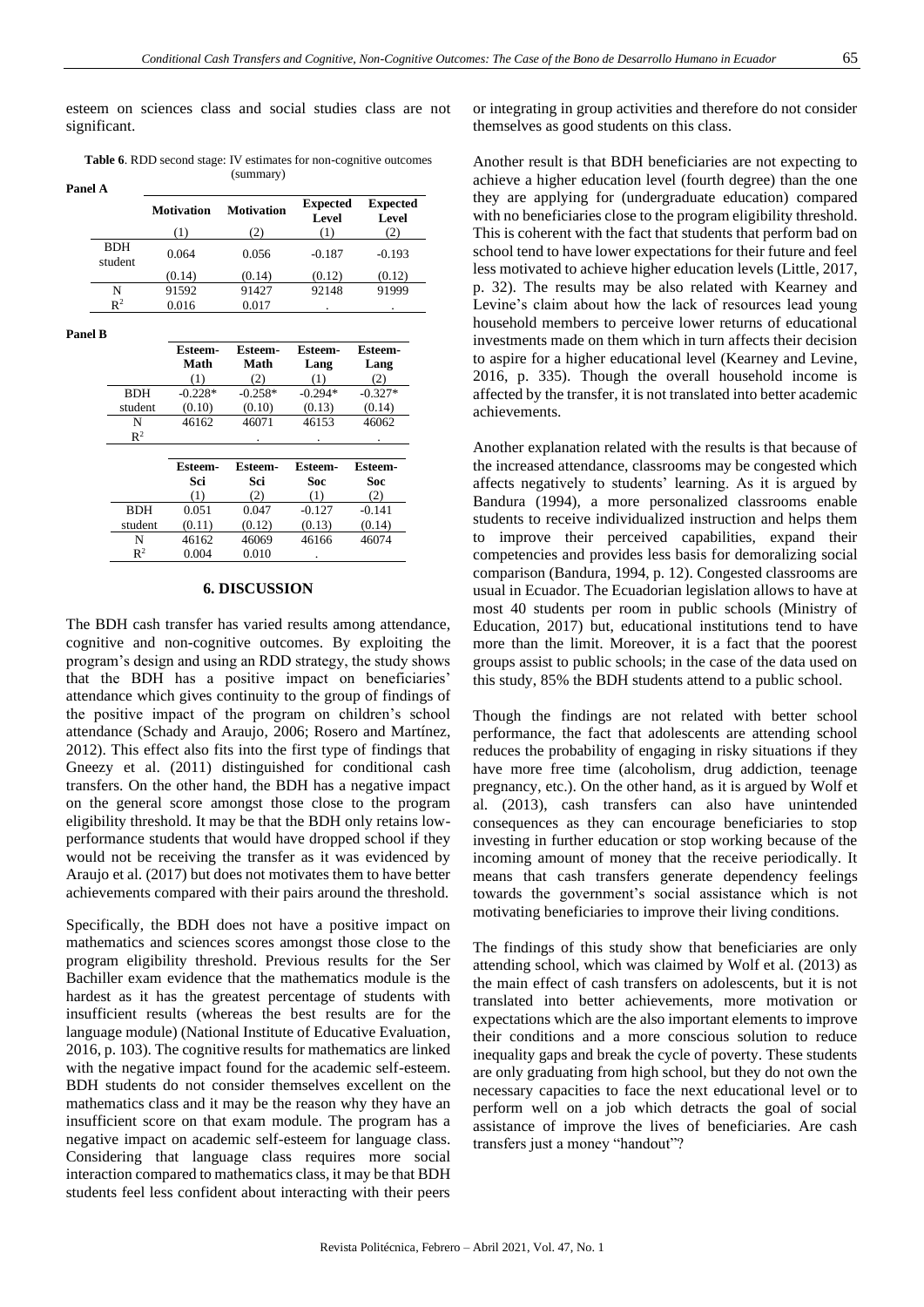## **7. CONCLUSIONS AND RECOMMENDATIONS**

The BDH cash transfer program has negative effects on cognitive and non-cognitive measures. Though the impact on school attendance is positive, it is not translated into better academic achievements or increased motivation, self-esteem or expectations.

The results indicate that students that are near the assignation score (28.2) have an increased probability of participating in the program of 7.5 to 8.6 percentage points. The BDH has a statistically significant positive impact on school attendance of around 0.40 percentage points amongst those close to the program eligibility threshold.

For the cognitive measures, the program revealed a statistically significant negative effect on the general score that ranges from -0.34 to -0.35 points and a negative and significant effect for the mathematics and sciences score. For the noncognitive outcomes, the BDH has a negative impact on students' academic self-esteem in mathematics (ranging from 0.23 to 0.26 percentage points) and in language class (ranging from 0.29 to 0.33 percentage points).

The present study does not examine long-term effects of the BDH cash transfer. In this sense, any result is an inference for the year 2017. On the educational sphere, even if the transfer is promoting school attendance it does not imply that children are doing better in school and feel motivated enough to pursue an improved wellbeing condition. Handa and Davis (2006) point out that the increases on school attendance is only a proof of effective implementation of the programs as they are conditioned on parents sending their children to school, but this does not mean that children are better educated. Additionally, it is important to highlight the conclusion that many of the authors have claimed about these programs: demand side interventions are not sufficient to boost educational outcomes; these programs must go with the hand of improvements in education quality (e.g. better curriculums) and well-trained school teachers (Ponce and Bedi, 2010; Handa and Davis, 2006).

Further studies should consider long-term analysis to check if the continuous receipt of the monetary compensation meet program's long-term objectives: human capital development. It is also important to check the role of conditionalities, whether they should be strong conditionalities or the program should be unconditional.

These findings and previous studies findings must be considered to improve the program and add new elements that can help to accomplish them. For instance, there are cash transfer programs that are mixed with familiar psychological stimulation (interventions that support parents) and have significant benefits on tests for cognitive outcomes like reading and mathematics and non-cognitive outcomes such as self-esteem or social inhibition in the long term (Walker et al., 2011; Fernald et al., 2017). Finally, it is also important to understand how child development (e.g. cognitive and noncognitive skills), parents' behavior and home environment interact with socioeconomic status and the cash transfer

## **REFERENCIAS**

- Angrist, J.D. and J. Pischke (2014) *Mastering'Metrics: The Path from Cause to Effect.* Princeton University Press.
- Angrist, J.D. and J. Pischke (2008) *Mostly Harmless Econometrics: An Empiricist's Companion.* Princeton university press.
- Angrist, J., E. Bettinger and M. Kremer (2006) 'Long-Term Educational Consequences of Secondary School Vouchers: Evidence from Administrative Records in Colombia'*, The American Economic Review* 96(3): 847-862. DOI: 10.1257/aer.96.3.847
- Araujo, M.C., M. Bosch and N.R. Schady (2016) 'Can Cash Transfers Help Households Escape an Inter-Generational Poverty Trap?', 'Can Cash Transfers Help Households Escape an InterGenerational Poverty Trap?', *The Economics of Poverty Traps,*  Cambridge, Mass.: National Bureau of Economic Research.
- Attah, R., V. Barca, A. Kardan, I. MacAuslan, F. Merttens and L. Pellerano (2016) 'Can Social Protection Affect Psychosocial Wellbeing and Why does this Matter? Lessons from Cash Transfers in Sub Saharan Africa'*, The Journal of Development Studies* 52(8): 1115- 1131. DOI: 10.1080/00220388.2015.1134777
- Baez, J.E. and A. Camacho (2011) 'Assessing the Long-Term Effects of Conditional Cash Transfers on Human Capital: Evidence from Colombia'*, IZA Discussion Paper No. 5751.*
- Bandura, A. (1994) 'Self-Efficacy', V. S. Ramachaudran edn. Vol. 4. pp. 71-81. New York: Academic Press.
- Bandura, A. (1997) *Self-Efficacy: The Exercise of Control.*  New York, NY, US: W H Freeman/Times Books/ Henry Holt & Co.
- Becker, G.S. (1981) *A Treatise on the Family.* Harvard university press.
- Becker, G.S. (1993) *Human Capital: A Theoretical and Empirical Analysis, with Special Reference to Education.* (3rd ed. edn) Chicago: The University of Chicago Press.
- Behrman, J., P. Sengupta and P. Todd (2005) 'Progressing through PROGRESA: An Impact Assessment of a School Subsidy Experiment in Rural Mexico'*, Economic Development and Cultural Change* 54(1): 237-275. DOI: 10.1086/431263
- Bettinger, E.P. and National Bureau of Economic Research. (2010) 'Paying to Learn : The Effect of Financial Incentives on Elementary School Test Scores.'*, NBER Working Paper No. 16333* 94(3).
- Borghans, L., A.L. Duckworth, J.J. Heckman and B. Ter Weel (2008) 'The Economics and Psychology of Personality Traits'*, Journal of human Resources*  43(4): 972-1059.
- Calonico, S., M.D. Cattaneo and R. Titiunik (2014) 'Robust Nonparametric Confidence Intervals for regression‐ discontinuity Designs'*, Econometrica* 82(6): 2295- 2326. https://doi.org/10.3982/ECTA11757
- Casullo, M.M. and A.C. Solano (2000) 'Evaluación Del Bienestar Psicológico En Estudiantes Adolescentes Argentinos (Evaluation of Psychological Wellbeing in Argentinean Adolescent Students)'*, Revista de*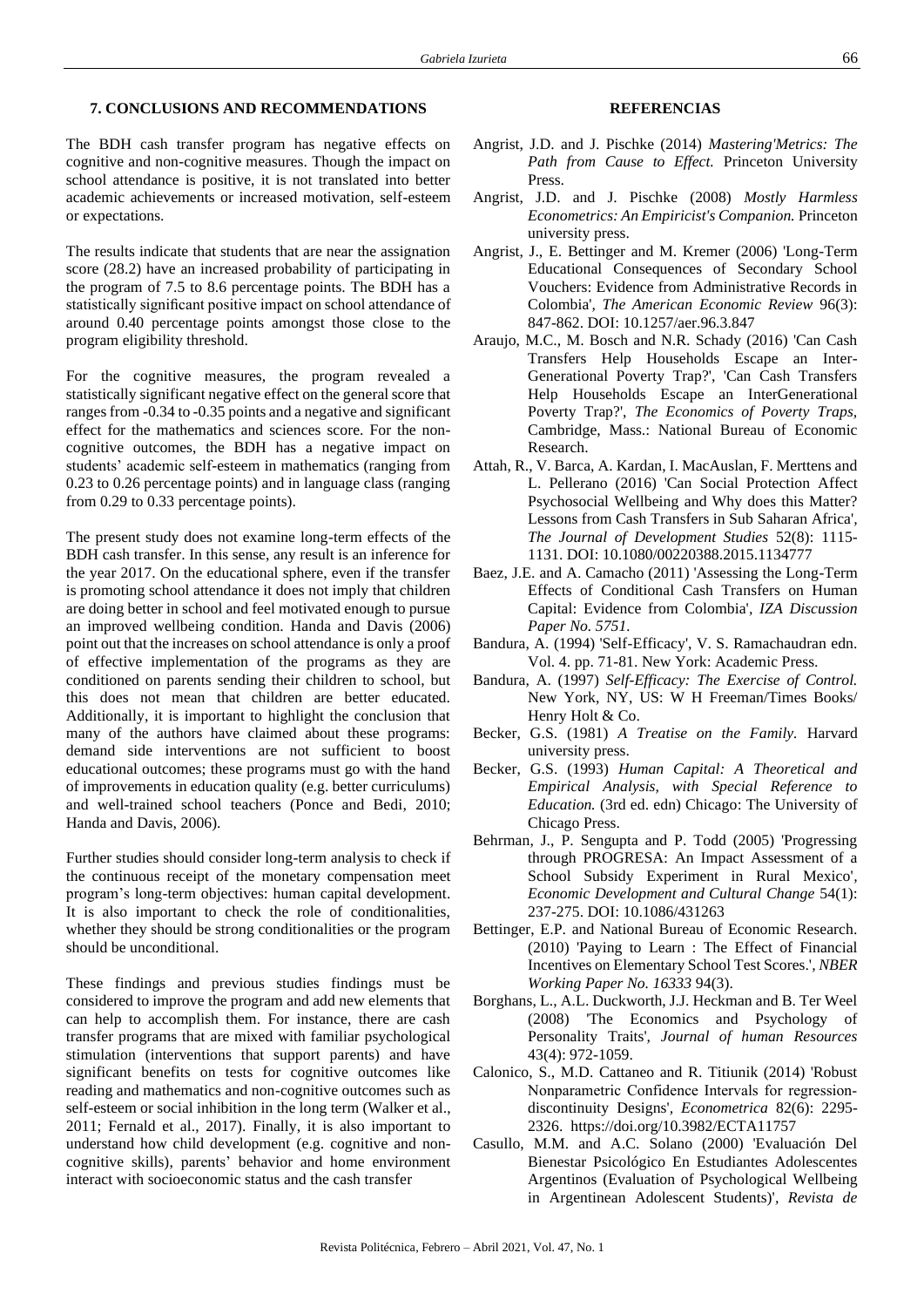*Psicología* 18(1): 35-68. https://doi.org/10.18800/psico.200001.002

- Chowdry, H., C. Crawford, L. Dearden, R. Joyce, L. Sibieta, K. Sylva et al. (2010) 'Poorer children's Educational Attainment: How Important are Attitudes and Behaviour'*, Joseph Rowntree Foundation* : 1-72.
- Coleman, J.S. (1988) 'Social Capital in the Creation of Human Capital'*, American Journal of Sociology* 94: S95- S120.
- Conger, R.D. and M.B. Donnellan (2007) 'An Interactionist Perspective on the Socioeconomic Context of Human Development'*, Annual Review of Psychology* 58(1): 175-199. https://doi.org/10.1146/annurev.psych.58.110405.08
- 5551 Cunha, F. and J. Heckman (2007) 'The Technology of Skill Formation'*, American Economic Review* 97(2): 31- 47. DOI: 10.1257/aer.97.2.31
- Dahl, G.B. and L. Lochner (2005) 'The Impact of Family Income on Child Achievement'*,* NBER Working Paper No. 11279.
- Dahl, R.E. (2004) 'Adolescent Brain Development: A Period of Vulnerabilities and Opportunities. Keynote Address'*, Annals of the New York Academy of Sciences* 1021(1): 1-22. DOI: 10.1196/annals.1308.001
- Dercon, S. and P. Krishnan (2009) 'Poverty and the Psychosocial Competencies of Children: Evidence from the Young Lives Sample in Four Developing Countries'*, Children Youth and Environments* 19(2): 138-163.
- Duckworth, A.L., P.D. Quinn and M.E.P. Seligman (2009) 'Positive Predictors of Teacher Effectiveness'*, The Journal of Positive Psychology* 4(6): 540-547. DOI: 10.1080/17439760903157232
- Duncan, G.J., J. Brooks-Gunn and P.K. Klebanov (1994) 'Economic Deprivation and Early Childhood Development'*, Child development* 65(2): 296-318. https://doi.org/10.2307/1131385
- Edmonds, E.V. and N. Schady (2012) 'Poverty Alleviation and Child Labor'*, American Economic Journal: Economic Policy, American Economic Association*  4(4): 100-124. DOI: 10.1257/pol.4.4.100
- Emadpoor, L., M.G. Lavasani and S.M. Shahcheraghi (2016) 'Relationship between Perceived Social Support and Psychological Wellbeing among Students Based on Mediating Role of Academic Motivation'*, International Journal of Mental Health and Addiction*  14(3): 284-290. https://doi.org/10.1007/s11469-015- 9608-4
- Evans, G.W. and M.A. Schamberg (2009) 'Childhood Poverty, Chronic Stress, and Adult Working Memory.'*, Proceedings of the National Academy of Sciences of the United States of America* 106(16): 6545-6549. https://doi.org/10.1073/pnas.0811910106
- Executive Function of Ecuador (2011) 'Ley Orgánica De Educación Intercultural **(**Organic Law of Intercultural Education)'. Education Regulation, Accessed 1 November 2018 [<https://oig.cepal.org/sites/default/files/2011\\_leyedu](https://oig.cepal.org/sites/default/files/2011_leyeducacionintercultural_ecu.pdf) [cacionintercultural\\_ecu.pdf>](https://oig.cepal.org/sites/default/files/2011_leyeducacionintercultural_ecu.pdf).
- Fernald, L.C.; Gertler, P.J. & Neufeld, L.M. (2009) '10-Year Effect of Oportunidades, Mexico's Conditional Cash Transfer Programme, on Child Growth, Cognition, Language, and Behaviour: A Longitudinal Follow-Up Study'*, The Lancet* 374(9706): 1997-2005. DOI: 10.1016/s0140-6736(09)61676-7.
- Fernald, L.C., R. Kagawa, H.A. Knauer, L. Schnaas, A.G. Guerra and L.M. Neufeld (2017) 'Promoting Child Development through Group-Based Parent Support within a Cash Transfer Program: Experimental Effects on children's Outcomes.'*, Developmental psychology* 53(2): 222-236. https://doi.org/10.1037/dev0000185
- Fischer, K.W. (1980) 'A Theory of Cognitive Development: The Control and Construction of Hierarchies of Skills'*, Psychological review* 87(6): 477-531.
- Fiszbein, A. and N.R. Schady (2009) *Conditional Cash Transfers: Reducing Present and Future Poverty.*  The World Bank.
- Gao, J. and R. McLellan (2018) 'Using Ryff's Scales of Psychological Wellbeing in Adolescents in Mainland China'*, BMC psychology* 6(1): 17. https://doi.org/10.1186/s40359-018-0231-6
- Genicot, G. and D. Ray (2017) 'Aspirations and Inequality'*, Econometrica* 85(2): 489-519. https://doi.org/10.3982/ECTA13865
- Gershoff, E.T., J.L. Aber, C.C. Raver and M.C. Lennon (2007) 'Income is Not enough: Incorporating Material Hardship into Models of Income Associations with Parenting and Child Development'*, Child development* 78(1): 70-95. doi: 10.1111/j.1467- 8624.2007.00986.x
- Gneezy, U., S. Meier and P. Rey-Biel (2011) 'When and Why Incentives (Don't) Work to Modify Behavior'*, Journar of Economic Perspectives* 25(4): 191-210. DOI: 10.1257/jep.25.4.191
- Hahn, J., Todd, P., & van der Klaauw, W. (2001). Identification and estimation of treatment effects with a regression-discontinuity design. Econometrica, 69(1), 201–209.
- Handa, S. and B. Davis (2006) 'The Experience of Conditional Cash Transfers in Latin America and the Caribbean'*, Development policy review* 24(5): 513-536. https://doi.org/10.1111/j.1467-7679.2006.00345.x
- Handa, A., B. Martorano, C. Halpern, A. Pettifor and H. Thirumurthy (2014) 'The Impact of the Kenya CT– OVC on Parents' Wellbeing and their Children'.
- Haushofer, J. and E. Fehr (2014) 'On the Psychology of Poverty'*, Science (New York, N.Y.)* 344(6186): 862- 867. DOI: 10.1126/science.1232491
- Heckman, J.J., J. Stixrud and S. Uzrua (2006) 'The Effects of Cognitive and Noncognitive Abilities on Labor Market Outcomes and Social Behavior', NBER Working Paper No. 12006 24.
- Kearney, M.S. and P.B. Levine (2016) 'Income Inequality, Social Mobility, and the Decision to Drop Out of High School'*, Brookings Papers on Economic Activity* 2018(1): 333-396.
- Little, A.W. (2017) ''Non-Cognitive' Constructs and Measures for the Young Lives School Surveys'*,* Young Lives Working Papers 170.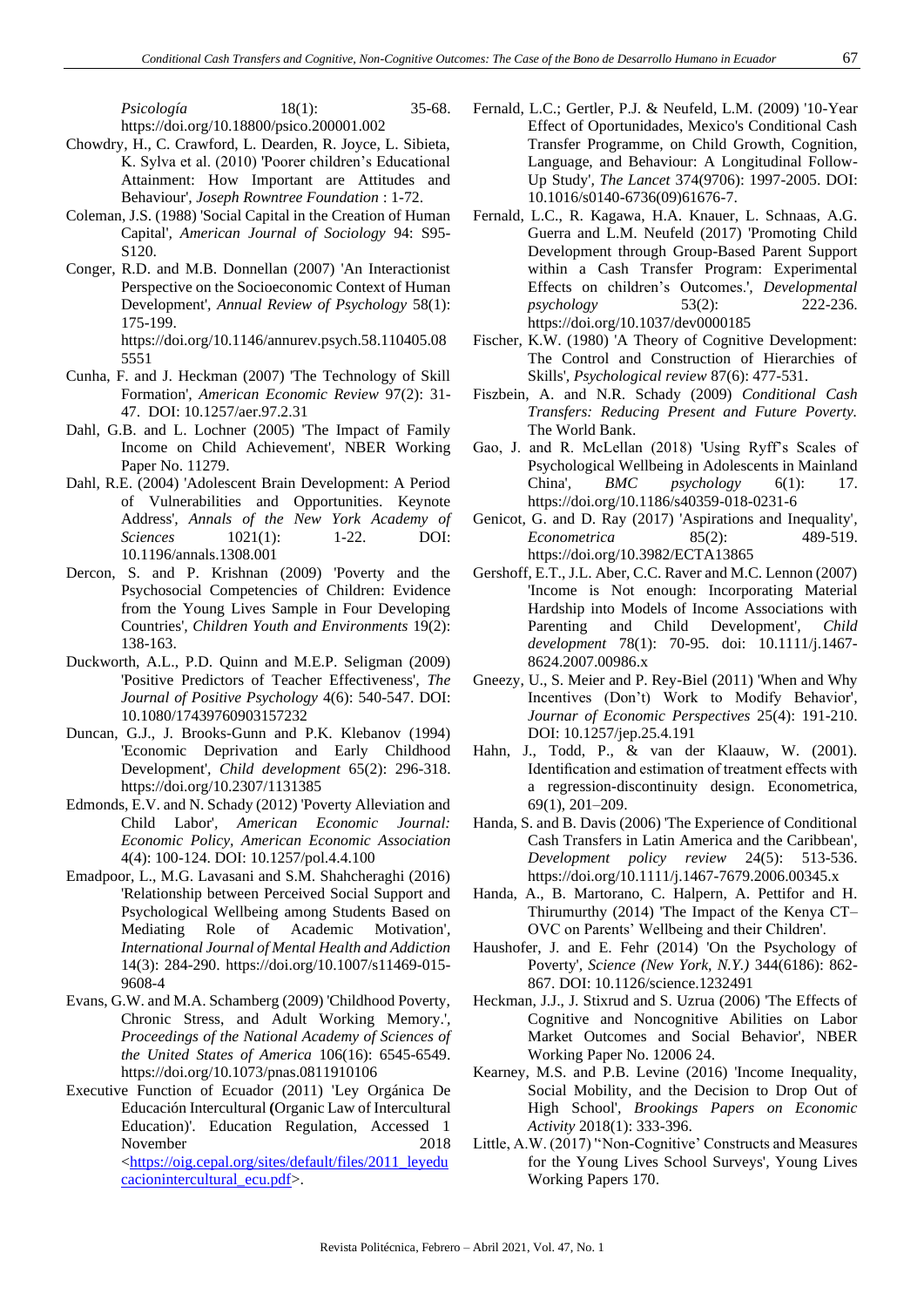- Macours, K., N. Schady and R. Vakis (2008) 'Can Conditional Cash Transfer Programs Compensate for Delays in Early Childhood Development'*, Processed. World Bank, Washington, DC*.
- Mani, A., S. Mullainathan, E. Shafir and J. Zhao (2013) 'Poverty Impedes Cognitive Function.'*, Science*  341(6149): 976-980.
- Martinez, D. (2016) 'Sistematización, Documentación y Estimación De Información Relacionada Con El Bono De Desarrollo Humano (BDH): Su Implementación," Timing" y Las Bases De Datos (Systematization, Documentation and Estimation of Information Related to the Human Development Bond (BDH): Its Implementation, Timing and Databases)'. Quito: Inter-American Development Bank, Ministry Coordinator of Social Development and Ministry Coordinator of Economic Policy.
- Martínez, D., T. Borja, N. Medellín and P. Cueva (2017) '¿Cómo Funciona El Bono De Desarrollo Humano?: Mejores Prácticas En La Implementación De Programas De Transferencias Monetarias Condicionadas En América Latina y El Caribe (How does the Human Development Bond Work? Best Practices in the Implementation of Conditional Cash Transfer Programs in Latin America and the Caribbean)' No. IDB-TN-1 350, Inter-American Development Bank.
- Mideros, A. and F. Gassmann (2017) 'Fostering Social Mobility: The Case of the Bono De Desarrollo Humano in Ecuador', Working Paper 2017-002. United Nations University-Maastricht Economic and Social Research Institute on Innovation and Technology.
- Mideros, A. and C. O'Donoghue (2015) 'The Effect of Unconditional Cash Transfers on Adult Labour Supply: A Unitary Discrete Choice Model for the Case of Ecuador'*, Basic Income Studies* 10(2): 225- 255.
- Ministry Coordinator of Social Development (ca. 2014) 'Reproducción Del Índice Registro Social-RS En La Encuesta Urbana De Empleo, Desempleo-ENEMDU (Reproduction of the Social Register-RS Index in the Urban Employment Survey, Unemployment-ENEMDU)', Methodological note. Quito: Office of Information, Analysis and Evaluation of the Social **Sector**.
- Ministry of Economic and Social Inclusion (2018) 'Bono De Desarrollo Humano (Human Development Bonus)' (a webpage of Ministry of Economic and Social Inclusion-Ecuador). Accessed 10/17 2018 [<https://www.inclusion.gob.ec/bono-de-desarrollo](https://www.inclusion.gob.ec/bono-de-desarrollo-humano1/)[humano1/>](https://www.inclusion.gob.ec/bono-de-desarrollo-humano1/).
- Ministry of Education (2017) 'Planificación De Servicios Públicos Del Ministerio De Educación-Acuerdo Nro. MINEDUC-MINEDUC-2017-00047-A (Planning of Public Services of the Ministry of Education-Agreement no. MINEDUC-MINEDUC-2017-00047- A)'. Agreement.
- Ministry of Education of Ecuador (2015) 'Estadística Educativa: Reporte De Indicadores (Educational Statistics: Indicators Report)', No. 1. Quito: Ministerio de Educación. Accessed 1 November 2018

[<https://educacion.gob.ec/wp-](https://educacion.gob.ec/wp-content/uploads/downloads/2016/01/Publicaciones/PUB_EstadisticaEducativaVol1_mar2015.pdf)

[content/uploads/downloads/2016/01/Publicaciones/P](https://educacion.gob.ec/wp-content/uploads/downloads/2016/01/Publicaciones/PUB_EstadisticaEducativaVol1_mar2015.pdf) [UB\\_EstadisticaEducativaVol1\\_mar2015.pdf>](https://educacion.gob.ec/wp-content/uploads/downloads/2016/01/Publicaciones/PUB_EstadisticaEducativaVol1_mar2015.pdf).

- National Institute of Educative Evaluation (2017) 'Ser Bachiller 2017: Ficha Técnica y Conceptual (Ser Bachiller 2017: Technical and Conceptual Report)'. Quito.
- National Institute of Educative Evaluation (2016) 'Resultados Educativos, Retos Hacia La Excelencia (Educational Results, Challenges Towards Excellence)'. Quito.
- National Secretariat of Planning and Development (2013) 'Plan Nacional Del Buen Vivir 2013-2017 (National Plan for Good Living 2013-2017)'. Quito.
- Neisser, U., G. Boodoo, T.J. Bouchard Jr, A.W. Boykin, N. Brody, S.J. Ceci et al. (1996) 'Intelligence: Knowns and Unknowns.'*, American psychologist* 51(2): 77.
- Oosterbeek, H., J. Ponce and N. Schady (2008) 'The Impact of Cash Transfers on School Enrollment : Evidence from Ecuador'*,* World Bank Policy Research Working Paper.
- Opree, S.J., M. Buijzen and E.A. van Reijmersdal (2018) 'Development and Validation of the Psychological Wellbeing Scale for Children (PWB-c)'*, Societies*  8(1): 18.
- Ozer EJ, Fernald LC, Manley JG and Gertler PJ (2009) 'Effects of a Conditional Cash Transfer Program on Children's Behavior Problems.'*, Pediatrics* 123(4): 630-7.
- Palacio, M.G. (2016) 'Little People, Big Words: 'Generationating' Conditional Cash Transfers in Urban Ecuador', 'Little People, Big Words: 'Generationating' Conditional Cash Transfers in Urban Ecuador', *Generationing Development : A Relational Approach to Children, Youth and Development,* pp. 243-265. London : Palgrave Macmillan UK : Palgrave Macmillan.
- Paxson, C. and N. Schady (2010) 'Does Money Matter? the Effects of Cash Transfers on Child Development in Rural Ecuador'*, Economic Development and Cultural Change* 59(1): 187-229. DOI: 10.1086/655458
- Pfeiffer, F. and K. Reuß (2008) 'Age-Dependent Skill Formation and Returns to Education'*, Labour Economics* 15(4): 631-646.
- Ponce, J. and A.S. Bedi (2010) 'The Impact of a Cash Transfer Program on Cognitive Achievement: The Bono De Desarrollo Humano of Ecuador'*, Economics of Education Review* 29(1): 116-125.
- Ponce, J. (2008) 'Educational Policy and Performance: Evaluating the Impact of Targeted Education Programs in Ecuador', Doctoral thesis. The Hague: Institute of Social Studies.
- Rosero, J. and J. Martínez (2012) 'Impacto Del Bono De Desarrollo Humano En El Trabajo Infantil (Impact of the Human Development Bonus on Child Labor)'. Quito: Ministry Coordinator of Social Development.
- Ryan, R.M. and E.L. Deci (2000) 'Intrinsic and Extrinsic Motivations: Classic Definitions and New Directions'*, Contemporary educational psychology*  25(1): 54-67. https://doi.org/10.1006/ceps.1999.1020
- Ryff, C.D. and B. Singer (1996) 'Psychological Well-being: Meaning, Measurement, and Implications for Psychotherapy Research'*, Psychotherapy and*